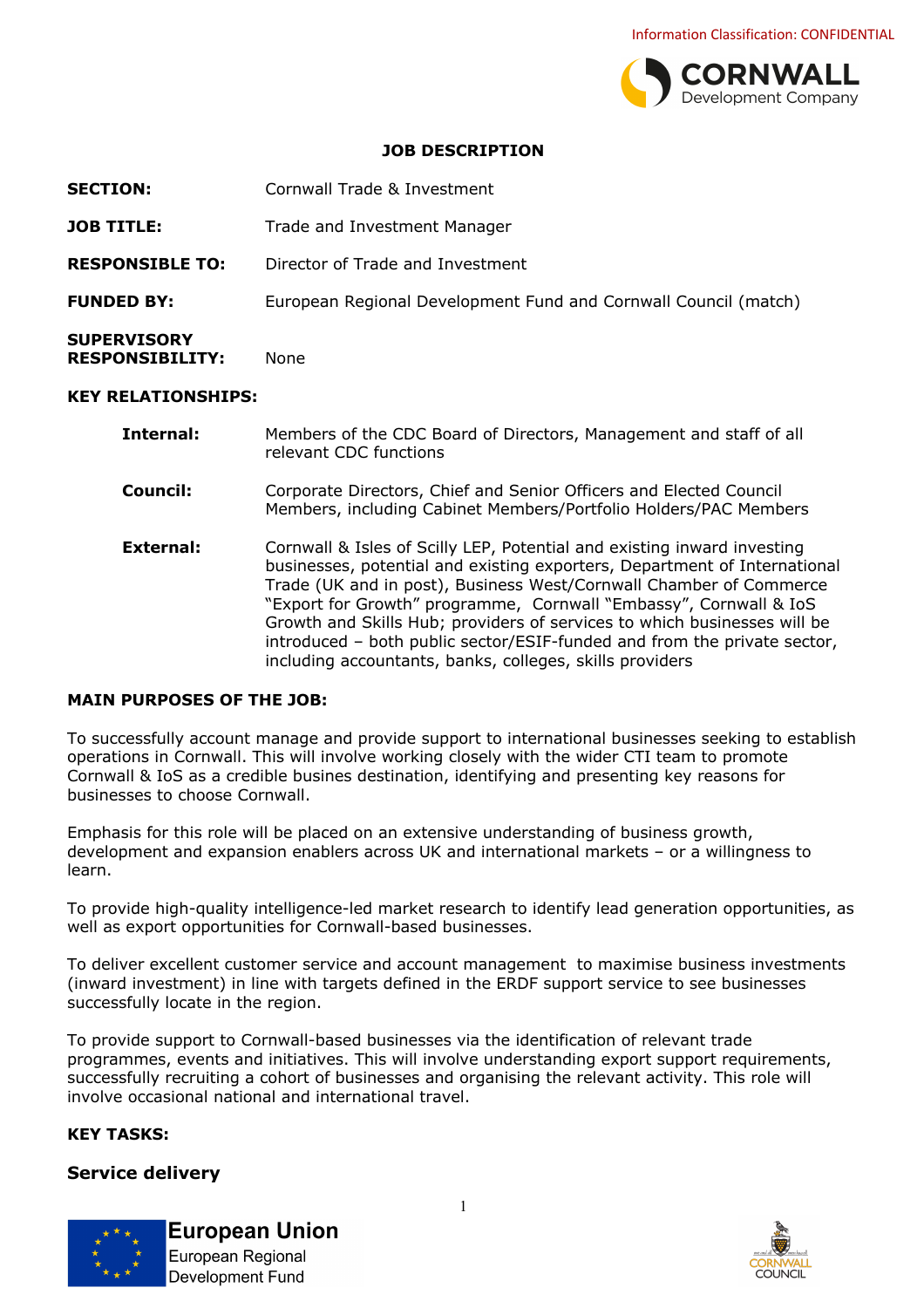

## **Lead Generation, Capture and Export Trade Development**

- To provide intelligence-led research/lead generation function to maximise the quantity and quality of the inward investment pipeline
- § To define target companies and design bespoke and proactive engagement strategies
- § To show current understanding of the global market and economic trends and opportunities, and be responsible for developing sector strategies aligned to market conditions
- § Working with the Department for International Trade to coordinate export trade activity allied to inward investment event attendance
- To represent and to be an ambassador for Cornwall to a high level by attending relevant exhibitions, seminars and conferences both nationally and internationally
- §
- Demonstrate a thorough and current knowledge of all aspects of the Cornwall product including, but not limited to workspace, academia and the full spectrum of available financial support - or willingness to learn
- To develop strategic relationships with other economic development projects and initiatives in order to create call to market campaigns.
- § To represent Cornwall & IoS in South West clustering arrangements, gaining respect from peer regions and providing assurance of excellent representation to Cornwall's wider stakeholders.

#### **Conversion**

- To deliver a high-quality customer and account management service for inward investors to Cornwall from the UK, Europe and International markets
- § To lead discussions and negotiate with clients, liaising fully and in a timely manner with stakeholders in Cornwall who can positively impact inward investment outcomes
- To undertake and document response work provided to inward investors

#### **Aftercare and Compliance**

- To manage the aftercare programme as appropriate with allocated investors monitoring their jobs growth (to ensure outputs are delivered) and linking, as relevant, to other business support providers to support their continued growth
- To manage project data capture including progression of enquiries, funding requirements, projects landed, job creation and feedback stakeholders
- To develop and exhibit a level of sound knowledge of the range of business support offerings to ensure all referrals to 3<sup>rd</sup> party support are appropriate
- Utilise the Cornwall & IoS Growth & Skills Hub to support the development needs of investor businesses
- § To assess and manage flight risk of inward investors, alongside DIT where appropriate, and proactively employ appropriate measures to mitigate

## **Relationship management**

- Develop and maintain strong relationships with potential and existing investors in furtherance of capturing new and additional business investment
- Develop and maintain relationships with CTI ambassadors and other potential investors to maximise export development in UK, European and international markets
- To build and develop strong relationships with other business support professionals via the Cornwall & IoS Growth & Skills Hub to engage their participation with businesses new to Cornwall
- Develop and maintain strong relationships with relevant DIT regional, national and in-post personnel to ensure a high profile for the Cornwall inward investment and export trade proposition
- Represent Cornwall Trade & Investment at events, seminars and conferences to network with industry and thought leaders to raise awareness of C&IoS, the project objectives and to act as an ambassador for the region

## **Service development**

- Keep abreast of national and international developments regarding inward investment and trade development issues to ensure strong specialist knowledge and best practice
- Working with the Director of Trade & Investment



# **European Union**

European Regional **Development Fund** 

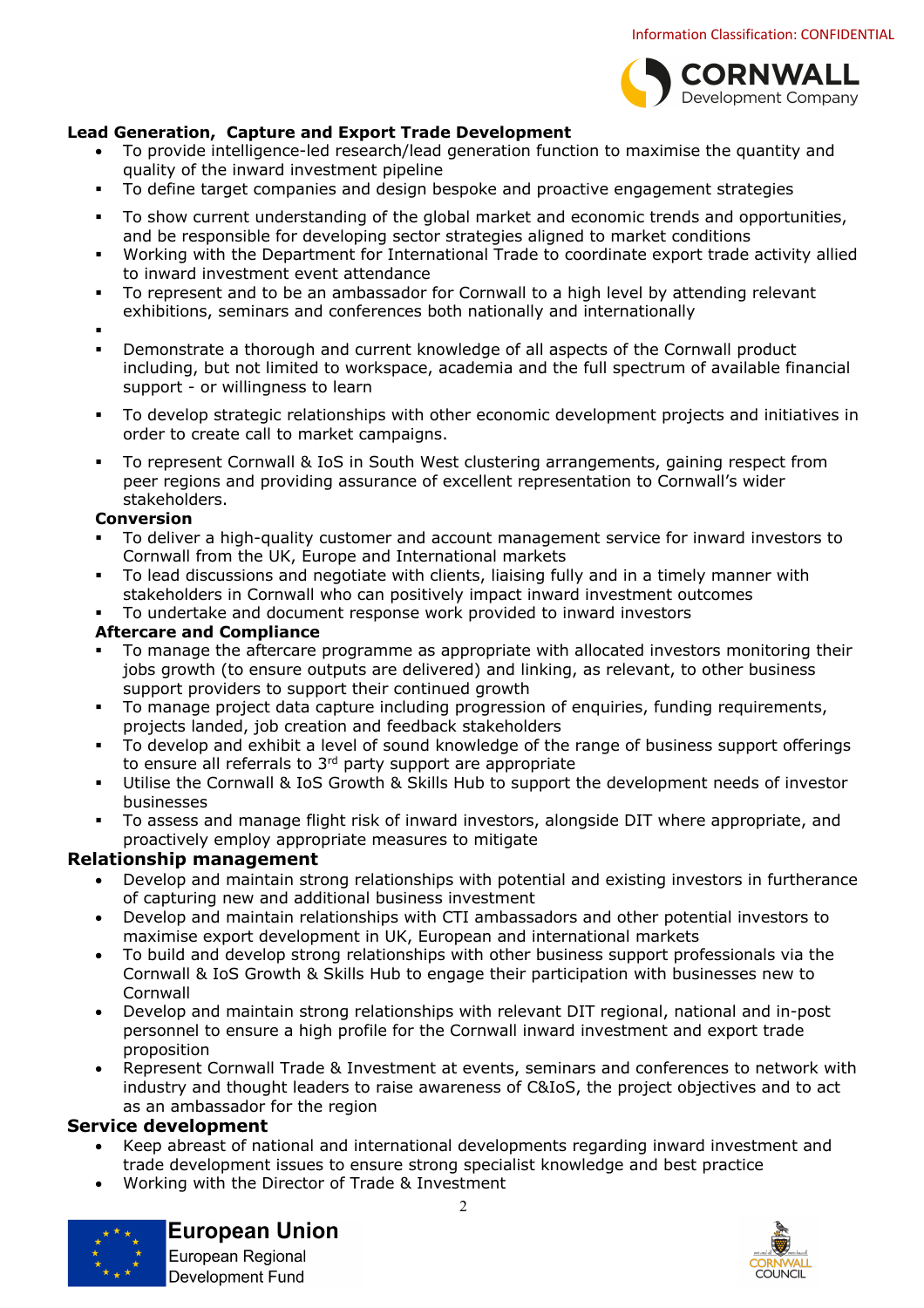

• , propose the development and implementation of communications strategies to access potential new investors through proactive lead generation

## **Technical**

• Develop and share specialist knowledge of at least one of the following aspects of the Cornwall proposition:

Access to finance Property & infrastructure Business and skills support

- Develop expertise in selected key sectors so that Cornwall Trade & Investment is able to respond professionally and with confidence to detailed enquiries.
- Ensure that inward investment and export trade development best is exhibited at all times

## **Leadership & management**

- Work collegially with the Director of Trade and Investment and other team members to ensure that resources are aligned with priorities and that agreed outcomes are delivered
- Represent CTI in project teams on allocated areas of project activity, often complex and high profile in nature

## **Performance reporting & management**

- Report and ensure that to the required standard and timeframe for ERDF reporting, the project output metrics for export trade development and inward investment are recorded
- Ensure that all files related to activity with investors are maintained in accordance with EU audit requirements, ensuring that all outputs are validated (by the investor) and that this arm of the project passes scrutiny from all internal and external audit reviews

## **Resource management**

- Be responsive at all times to the demands of potential investors or exporters, acknowledging that much is to be gained by being highly responsive and pro-active in developing the Cornwall proposition
- Manage own time so that it is efficient and effective

## **Customer feedback**

- Ensure that clients are aware that customer feedback systems are in place so that they have the opportunity to influence service improvement initiatives
- Provide written responses to enquiries or complaints regarding any issues, seeking approval from the Director of Trade & Investment for the most contentious or high profile matters

## **KEY RESULT AREAS:**

- Provision of a responsive and high quality inward investment and export trade development service leading to the achievement of new inward investments and export contracts for Cornwall and the Isles of Scilly
- Develop and maintain accurate records of all contact with potential investors and exporters engaged with the programme
- Contribution to growing the inward investment to and export from Cornwall and the Isles of **Scilly**
- Provision of a responsive and high quality aftercare service to businesses (newly) resident and previous inward investors in the region, recording and validating all data in relation to new jobs created

## **PERSONAL & TEAM RESPONSIBILITIES:**

- Fully discharge role within the CTI team and CDC, in doing so, provide an excellent role model for other members of staff
- Project a positive image of Cornwall, CTI and CDC to internal and external contacts and customers
	- Demonstrate the CDC's culture, values and behaviours:
		- o achieving excellence
		- o valuing ourselves and others
		- o showing personal leadership
		- o being passionate about what we do
		- o committed to a low carbon future for all



## **European Union**

European Regional **Development Fund** 

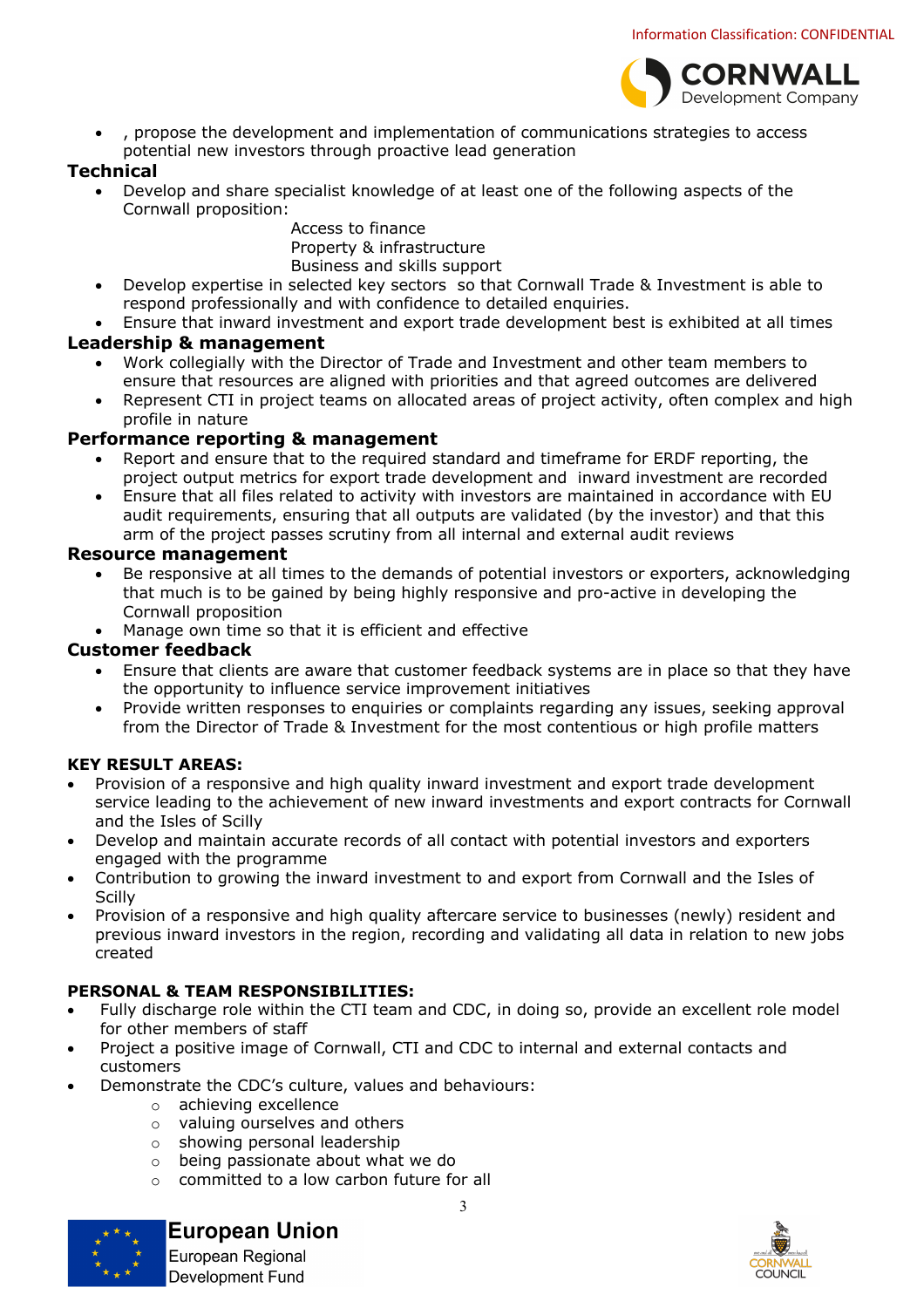

- Participate actively and positively in the effective management of activities within the team
- Display strong customer and commercial focus towards the delivery of all work
- Carry out responsibilities with due regard to the current Data Protection legislation (GDPR) and associated CDC policy
- Carry out responsibilities with due regard to the Company's Equal Opportunities Policy and Environmental Policy
- Work at all times within the code of the Health & Safety Act

*This job description is not comprehensive or exclusive and duties may be varied from time to time, but these will not change the general character or level of responsibility of the job. This job description and your performance will be regularly reviewed with you.*

*Good communication and organisation skills as well as self motivation and self confidence will remain essential qualities to fulfil this role.*

*In addition to fulfilling this specific role, you may occasionally be required to make your abilities available to help meet related business needs of the Company in your own or other departments. This would only be required if authorised by your Manager and subject to confirmation that precedence is given to your normal duties*

**Date last reviewed:** January 2022 **Approved by manager:** January 2022

**Evaluated by CDC HR:**

**Agreed with post holder:**



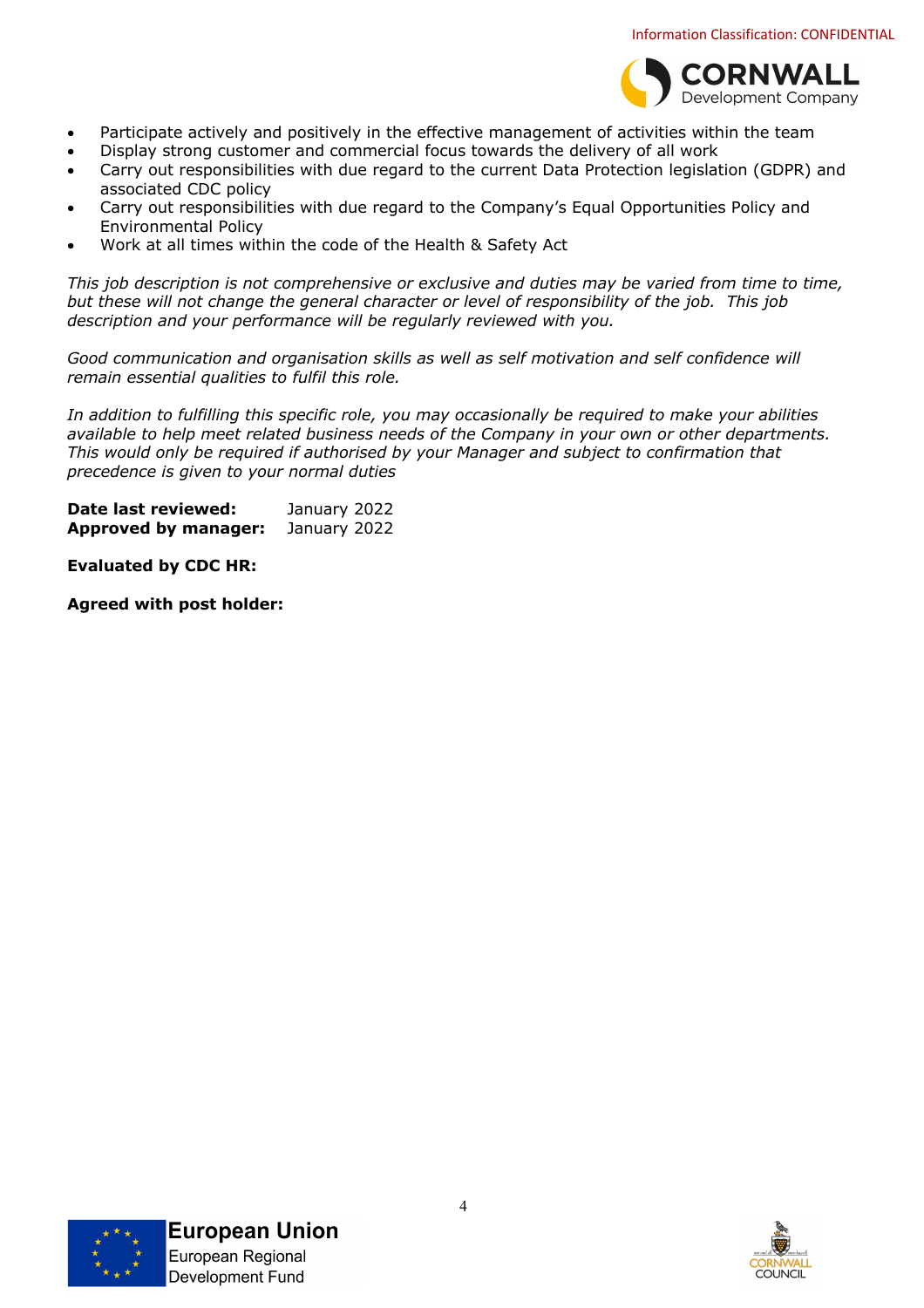

## **PERSON SPECIFICATION**

#### **SECTION: Cornwall Trade & Investment JOB TITLE: Business Engagement Manager**

## **EXPERIENCE**

| Essential                                                                           | Desirable                                                                | How identified        |
|-------------------------------------------------------------------------------------|--------------------------------------------------------------------------|-----------------------|
| Ability to undertake                                                                | Experience of public sector                                              | Application form / CV |
| research to identify key                                                            | partnerships                                                             |                       |
| inward investment targets<br>and develop engagement                                 | ERDF project management                                                  | Interview             |
| plans on a case-by-case<br>basis                                                    | capability                                                               | References            |
|                                                                                     | Experience of the                                                        |                       |
| Demonstrable experience<br>and understanding of B2B<br>and brand marketing          | FDI/inward investment and<br>export trade development<br>market activity |                       |
| activity                                                                            |                                                                          |                       |
|                                                                                     | Experience of working with<br>UK, EU & international<br>clients          |                       |
| Experience and                                                                      |                                                                          |                       |
| competency in event<br>planning and management<br>and outcome/output<br>realisation | Experience of developing<br>and implementing sector<br>strategies        |                       |
|                                                                                     |                                                                          |                       |
| Demonstrable experience<br>in a client management<br>role                           |                                                                          |                       |
| Demonstrable track record<br>of success in previous<br>assignment(s)                |                                                                          |                       |

## **EDUCATION & TRAINING**

| Essential         | Desirable                                                                           | How identified                         |
|-------------------|-------------------------------------------------------------------------------------|----------------------------------------|
| A relevant degree | Hold or be working<br>towards a relevant<br>marketing professional<br>qualification | Application Form / CV<br>Certification |



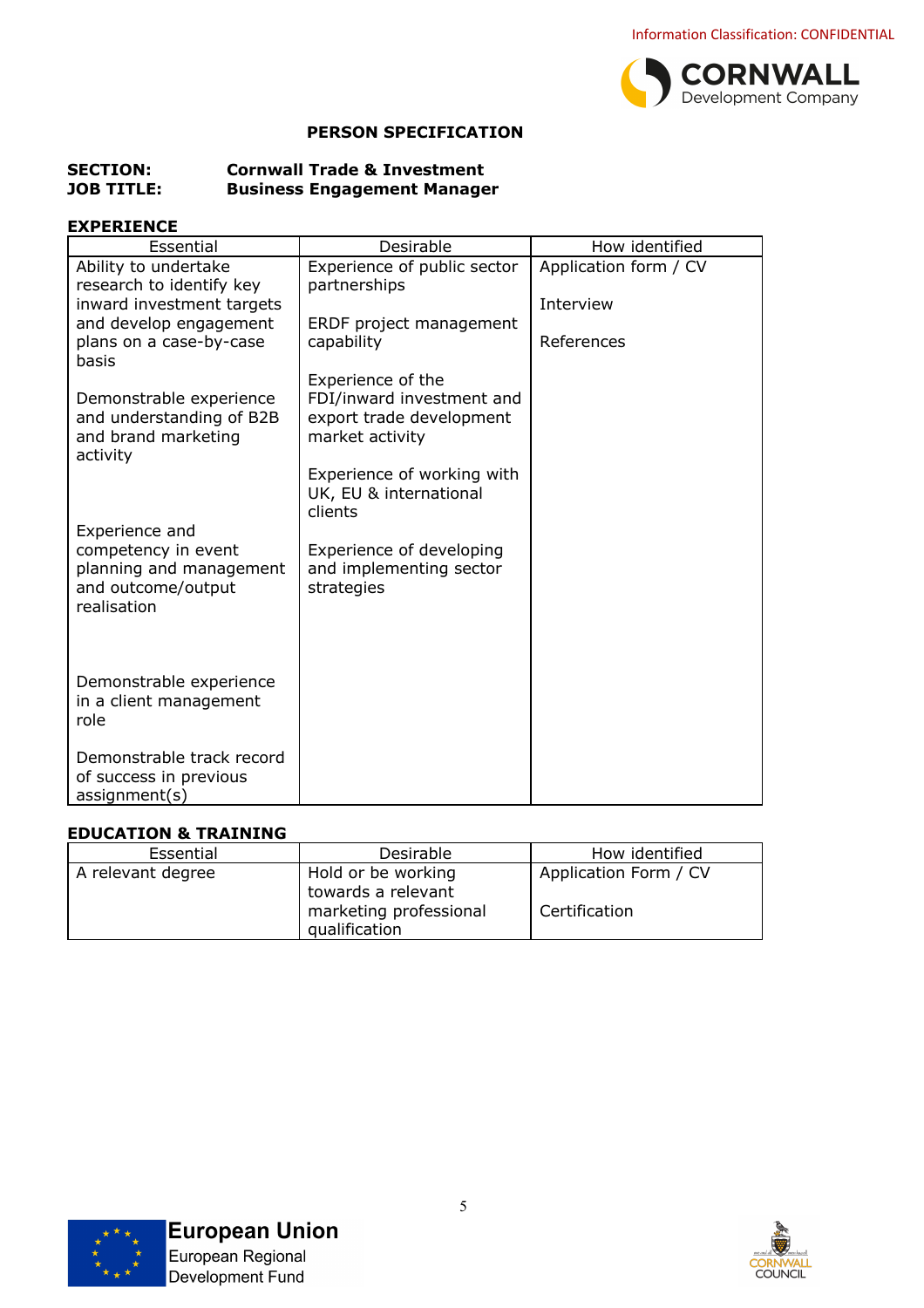

#### **BEHAVIOURS**

| Essential                                            | Desirable                          | How identified        |
|------------------------------------------------------|------------------------------------|-----------------------|
| Credible ambassador for                              | Politically aware with the ability | Application form / CV |
| Cornwall                                             | to influence outcomes with         |                       |
|                                                      | diplomacy                          | Interview             |
| Ability to influence and                             |                                    |                       |
| negotiate at all levels in<br>contentious situations |                                    | References            |
|                                                      |                                    |                       |
| Enthusiastic and positive                            |                                    |                       |
| approach                                             |                                    |                       |
|                                                      |                                    |                       |
| Resilience and adaptability                          |                                    |                       |
|                                                      |                                    |                       |
| A highly motivated self-starter                      |                                    |                       |
| Culturally sensitive/aware                           |                                    |                       |
|                                                      |                                    |                       |
|                                                      |                                    |                       |

## **KNOWLEDGE & SKILLS**

| Essential                                                                     | Desirable                                                          | How identified                     |
|-------------------------------------------------------------------------------|--------------------------------------------------------------------|------------------------------------|
| Ability to focus on and deliver<br>project and contract outcomes              | Ability to undertake or<br>commission impactful market<br>research | Application form / CV<br>Interview |
| Knowledge of Cornwall's<br>business environment within a<br>global context    |                                                                    | References                         |
| Highly developed presentation<br>and client support skills                    |                                                                    |                                    |
| Excellent report writing skills                                               |                                                                    |                                    |
| Excellent communications skills                                               |                                                                    |                                    |
| Enhanced networking skills                                                    |                                                                    |                                    |
| Ability to problem-solve<br>creatively in furtherance of<br>project execution |                                                                    |                                    |
| An understanding of business<br>issues                                        |                                                                    |                                    |
| IT Literate (Microsoft Office)                                                |                                                                    |                                    |

## **ANY ADDITIONAL FACTORS**

| Essential                        | Desirable | How identified        |
|----------------------------------|-----------|-----------------------|
| The post holder will be required |           | Application form / CV |
| to regularly travel - within     |           |                       |
| Cornwall, the rest of the UK and |           | Interview             |